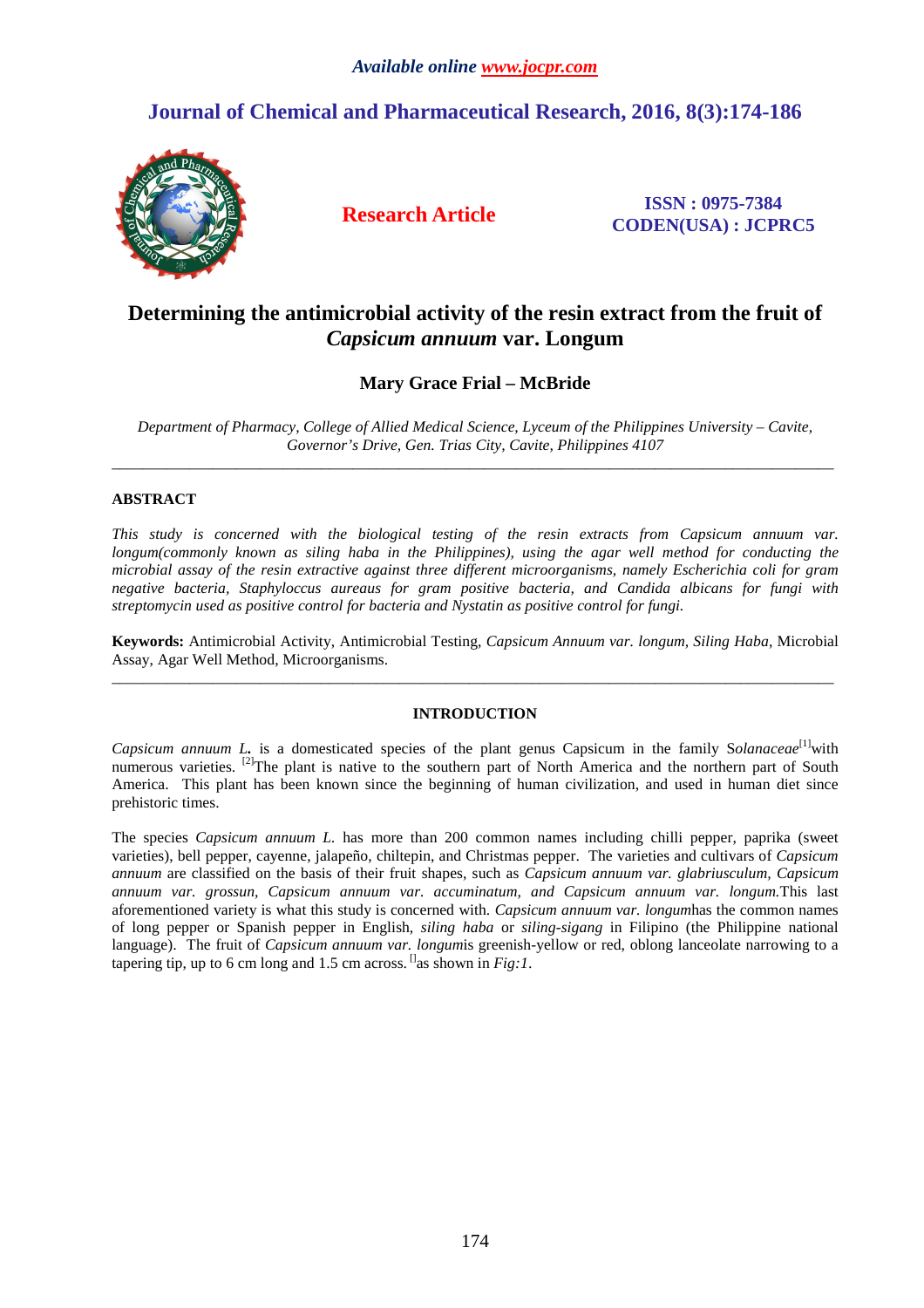

**Figure 1. Photo of the Fruits of Capsicum annuum var. longum (Siling haba)** 

The fruits with seeds are commonly used to spice food as in the traditional Filipino native dish, *sinigang*. The fruit of *Capsicum annuum var. longum*has been known to possess several medicinal properties such as antifungal, antimicrobial,<sup>[2] [3]</sup> and antioxidant.<sup>[1]</sup>

#### **1.1 Background of the Study**

The present study is a follow up of the author's, previous research on theextraction and purification of resins from the fruits of *Capsicum annuum var. longum*, Frial McBride<sup>[]</sup>

#### **1.2 Glossary**

This subsection defines the various technical terms used in the study:

**Agar Method.**Refers to a method where an antibiotic is applied to a well that is cut into the agar.

**Anti-microbial.** It refers to the inhibition of the growth of microorganism. It also refers to adrug used to oppose growth of microorganism or to a drugs which preventsthe growth of microorganisms.

**Assay, Microbiological**. This is a quick and simple biochemical research technique employed principally for analysis of vitamins, amino acids, and other nutrients.<sup>21</sup>

**Carminatives.** Substances that have the power to relieve flatulence or colic.

**Condiments**. Substances that can make the food savory.

**Extract.** This refers to certain concentrated substances prepared from another. To pull or draw out by force or effort.

**Extraction.** It is the act or process of extracting, involving of processing or extraction; the separation of medicinally active portion of the plant or animal tissues, from the inactive portion of plant or animal tissues, from the inactive or inert components through the uses of selective solvent and standard extraction procedures.

**Extractive**. This is the dark-colored insoluble substance produced in the preparation of extract by evaporation.

**Fruit**. This is a seed containing part of the plant and used as food.

**Local irritant**. A substance that causes or gives rise to the irritation.

**Maceration**. This refers to the process of extraction by soaking the properly comminuted drug or substance in the menstruum until the cellular structure is thoroughly penetrated and the soluble portion are softened and dissolved without heating.

**Microbiological Test**. This refers to the test for the demonstration of the level of effectiveness of any added antimicrobial agent.

**Microorganism**. This is a minute form of life, individually, too small to be seen by naked eye.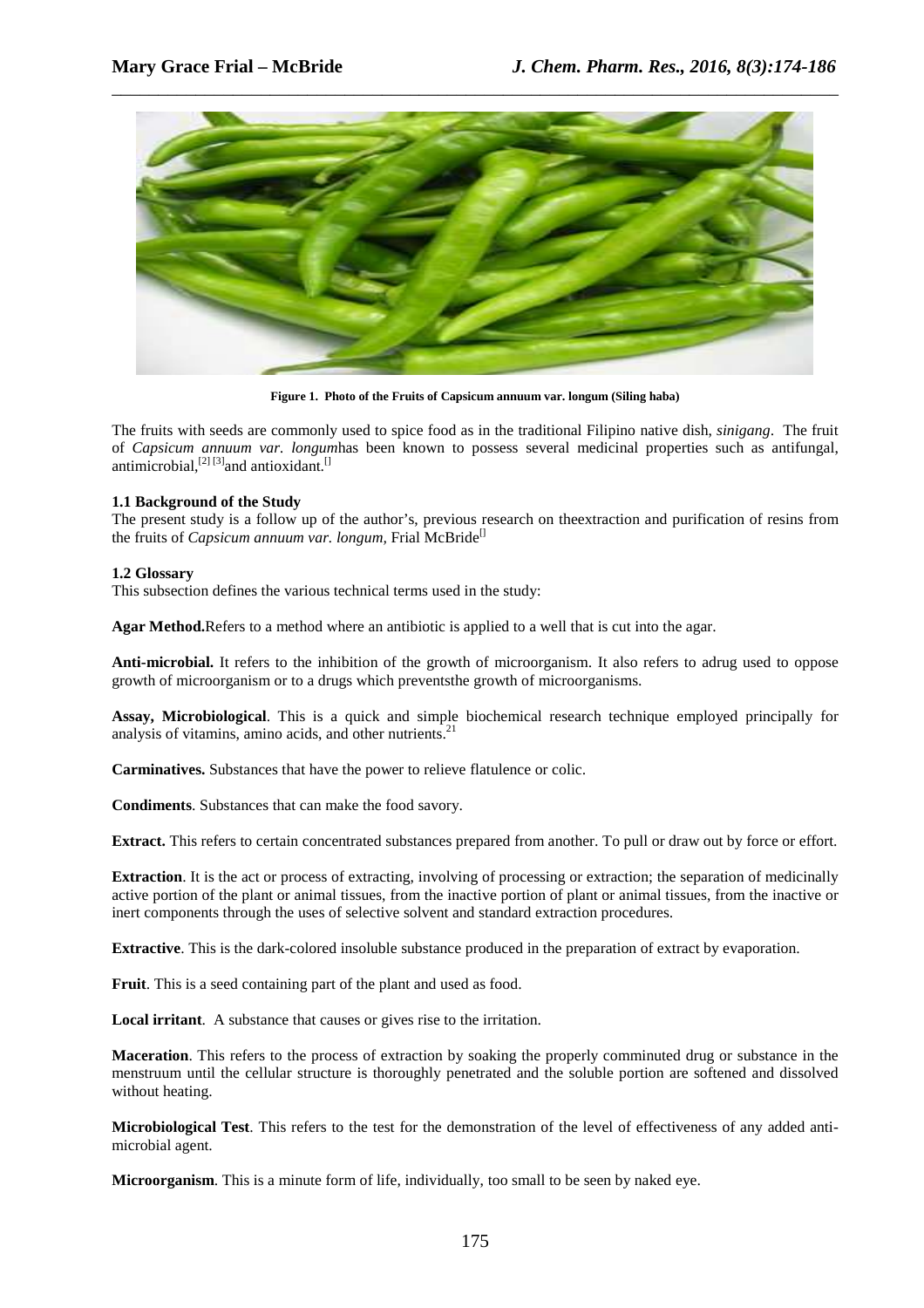**Percolation.** This is the process of the slow passage of a liquid through a filtering medium; an operation of filtration which consist in placing any substance, the virtues of which are to be extracted by a menstruum, in a funnel shaped instrument having a septum prepared with holes, or it's tube stuffed with cotton and pouring fresh portions of the menstruum upon it until all its virtues have been extracted.

\_\_\_\_\_\_\_\_\_\_\_\_\_\_\_\_\_\_\_\_\_\_\_\_\_\_\_\_\_\_\_\_\_\_\_\_\_\_\_\_\_\_\_\_\_\_\_\_\_\_\_\_\_\_\_\_\_\_\_\_\_\_\_\_\_\_\_\_\_\_\_\_\_\_\_\_\_\_

**Percolator.** This is an apparatus for extraction of drugs with liquid solvent by downward displacement.

**Reagent**. This refers to the substances used either as such or as constituents of solutions, a substance used to produce a chemical reaction.

**Reflux.** This is the process of boiling so that a vapor is liquefied and returned to the boiler.

**Resins**. These are amorphous substances products with a complex chemical nature. Physically, they are usually hard, or translucent and when heated, they soften and finally melt.

**Rubefacient**. This refers to any substance that causes redness of the skin; an agent causing redness of the skin, producing a local congestion, the vessel becoming dilated and simply the blood increased.

**Solvent**. It is any substance where the solute is dissolved.

**Stimulant**. It is any substance that can cause an increase in the activity of some parts of the brain and spinal cord.

**Agar**. This refers to a solidifying agent, desirable in microbes which needs a solid medium. This is a complex polysaccharides derived from a marine algae.

**Antibiotic**. It is an anti-microbial agent produced naturally by a bacterium fungus.

**Autoclave**. This is an equipment for sterilization steam under pressure, usually operated at 15psi and 121 degree Celsius.

**Antifungal**. This is the act of destroying or killing of the fungi.

**Aseptic**. It is free from or doing away with microorganism that produce disease or putrefaction.

**Aseptic Technique**. It is used in microbiology to exclude contamination.

*Candida Albicans*. It is an acute or chronic superficial disease producing lesion in mouth, vagina, skin or nails. It can be a systemic disease, sometimes by hematogenic.

Dissemination, involving lungs, heart, kidney, brain and other organ.

**Culture**. The microbes that grow and multiply in culture medium.

**Culture Media**. It is any material in which microorganism find nourishment in which they can reproduce.

**Escherichia coli**. It is a bacteria normal in habitat of large intestine of vertebrates, including human presence is beneficial because it help produce certain vitamin and break down under stable food stuff, the manifestation of E. coli cause bloody diarrhea when it grows in the intestine.

**Incubation Period**. This is the time interval between the actual infection and first appearance of any sigh and symptoms of disease.

**Nutrient**. The medium commonly used liquid complex medium that is media for which the exact chemical composition veins slightly from batch.

**Nystatin**. It is a polyene anti-fungal antibiotic. It was isolated from Streptomycin, noursci in 1950 and originally named "Fungicidin" (Haun & Brocin, 1951). It is used for skin infection, oral candidiasis (thresh) vagina candidiasis, candidiasis of GIT.

**Purification**. The act or operation of removing impure noxious or foreign matter.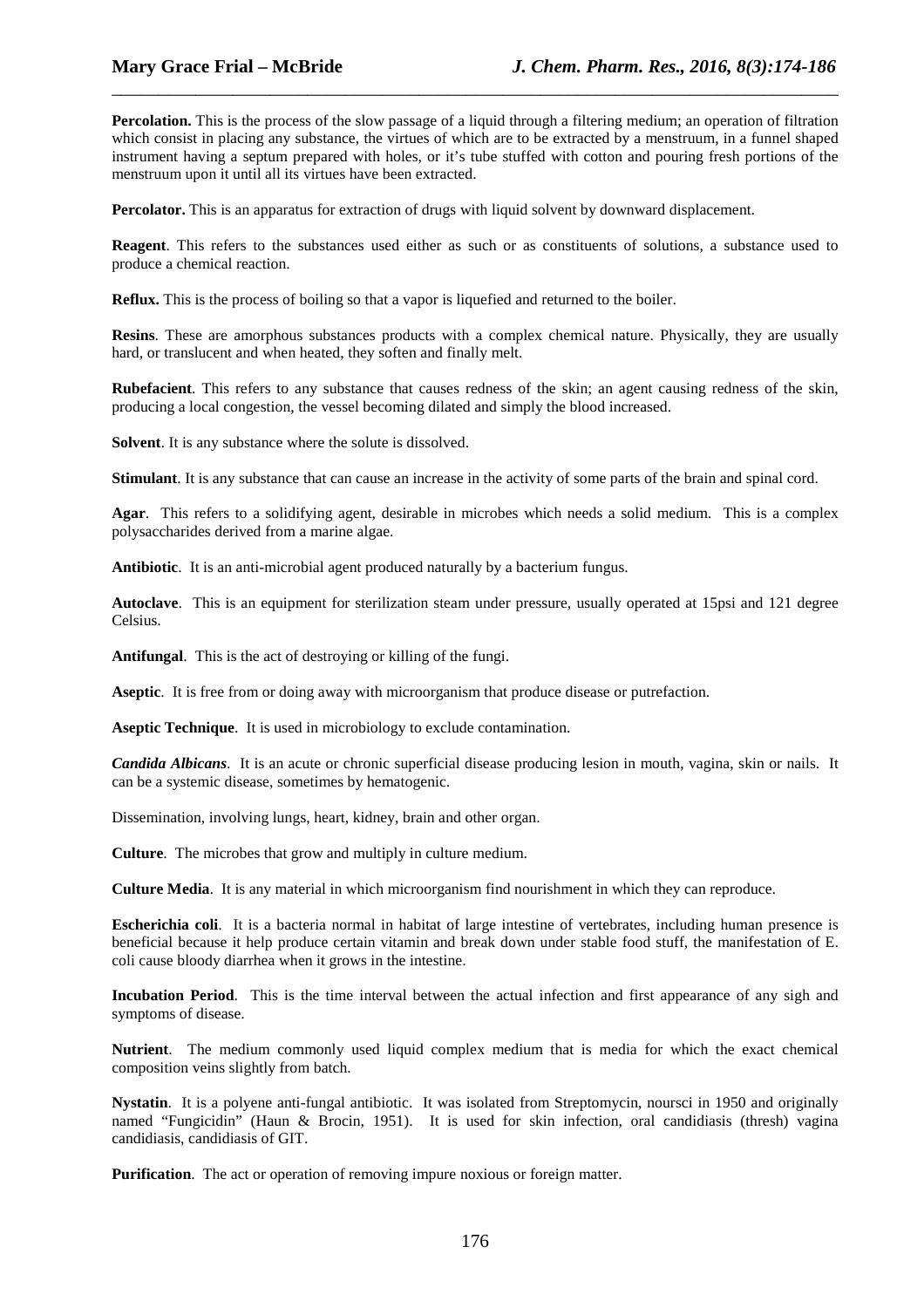**Resistant**. The organism that are not inhibited by microbes.

**Staphylococcus aureus**. This are gram positive, non-motile, non-spore forming spherical cells found on the skin, anterior nares and mucous membrane of the majority of healthy adults.

\_\_\_\_\_\_\_\_\_\_\_\_\_\_\_\_\_\_\_\_\_\_\_\_\_\_\_\_\_\_\_\_\_\_\_\_\_\_\_\_\_\_\_\_\_\_\_\_\_\_\_\_\_\_\_\_\_\_\_\_\_\_\_\_\_\_\_\_\_\_\_\_\_\_\_\_\_\_

#### **1. Statement of the Problem**

The problem that this study sought to answer waswhether the resin extracted from *Capsicum annuum var. longum*has antimicrobial properties.

#### **2. Significance of the Study**

The search for and use of drugs from plants have expanded and accelerated in recent years especially in developing countries because the modern pharmaceutical industry is dominated and controlled by big multinational corporations (MNCs) like Pfizer and GSK making pharmaceuticals prohibitively expensive for most of the world's population. Many previous studies have pointed to the potential antimicrobial properties of *Capsicum annuum var. longum*. The author has therefore decided to confirm such previous studies by investigating the antimicrobial properties of resins extracted from the fruits oflocally grown*Capsicum annuum var. longum.* It is hoped that this study will be able to provide consumers in the developing world with a cheaper and effective alternative to today's MNC-produced antibiotics.

#### **3. Review of the Literature**

The taxonomic features and fruit morphology of five varieties of *Capsicum annum L. Solanaceae* have been discussed by D.A Zhigila et al.

An excellent overview of *Capsicum annum L.* has also been written by Sunil Pandey et.al, who discussed its constituents, uses, and activities and indicating its important medicinal uses,while a very good review of the antimicrobial properties of Chili peppers has been given by Morrine A. Omolo et al.<sup>[ ]</sup>The antimicrobial property of plant oils and extracts has been recognized for many years. However, few investigations have compared large numbers of oils and extracts using methods that are directly comparable. In a study by K.A. Hammer, 52 plant oils and extracts were investigated for activity against *Acinetobacter baumanii, Aeromonas veronii biogroup sobria, Candida albicans, Enterococcus faecalis, Escherichia coli, Klebsiella pneumoniae, Pseudomonas aeruginosa, Salmonella enterica* subsp. *enterica* serotype *typhimurium, Serratia marcescens and Staphylococcus aureus,* using an agar dilution method. Lemongrass, oregano and bay inhibited all organisms at concentrations of  $\leq 2.0\%$  $(v/v)$ . Six Oils did not inhibit any organisms at the highest concentration, which was  $2.0(v/v)$  oil for apricot kernel, evening primrose, macadamia, pumpkin, sage and sweet almont. Variable activity was recorded for the remaining oils. Twenty of the plant oils and extracts were investigated, using a broth microdilution method, for activity against *C. albicans, Staph.aureus* and *E. coli.* The lowest minimum inhibitory concentrations were 0.03% (v/v) thyme oil against *C. albicans* and *E. coli* and 0.008% (v/v) vetiver oil against *Staph.aureus.* These results support the notion that plant essential oils and extracts may have a role as pharmaceuticals and preservatives.<sup>[20]</sup>

Sarah Shayan and Saeide have investigated the antibacterial and antibiofilm activities of an extract for *Capsicum annum L.* on the growth and biofilm formations of common pathogenic strains*.* In their study, the antibacterial and antibiofilm activities of extracts from*Capsicum annuum L.* on the growth and biofilm formation of common pathogenic strains that were isolated from the urinary tractinfection were examined. All 6 strains (2 *Klebsiella pneumoniae*, 2 *Pseudomonas aeruginosa* and 2 E.coli) isolated from the urine culture of hospitalized patients (Amir Al-Momenin Hospital, Zabol, Southeastern Iran) suffering from urinary tract infections during a period of one month were evaluated. The ESBL producing *Klebsiella pneumoniae*, Pseudomonas aeruginosa and Ecoli were evaluated by disk diffusion test and growth and biofilm formation of common pathogenic strains were determined using the microtiterplate method. The results showed that different concentrations of extract plant had significant effects on the bacterial growth and even at 5and 10mg/ml showed the most restraint in the biofilm formation of the isolate. Furthermore, the data demonstrate the biocontrol potential of *Capsicum annuum L.* on the planktonic growth and biofilm formation of *Klebsiella pneumoniae*, *Pseudomonas aeruginosa* and *Ecoli* and can suggest it as suitable biocide for the recirculating urine systems.<sup>[21]</sup>

More recently (2014), Morrine A. Omolo et al. undertook a review of the antimicrobial activities of Chili peppers against human pathogens.

Earlier (1996), Roberto H. Cichewicz and Patrick A Thorpe made a study of the antimicrobial properties of chili peppers and their uses in Mayan medicine.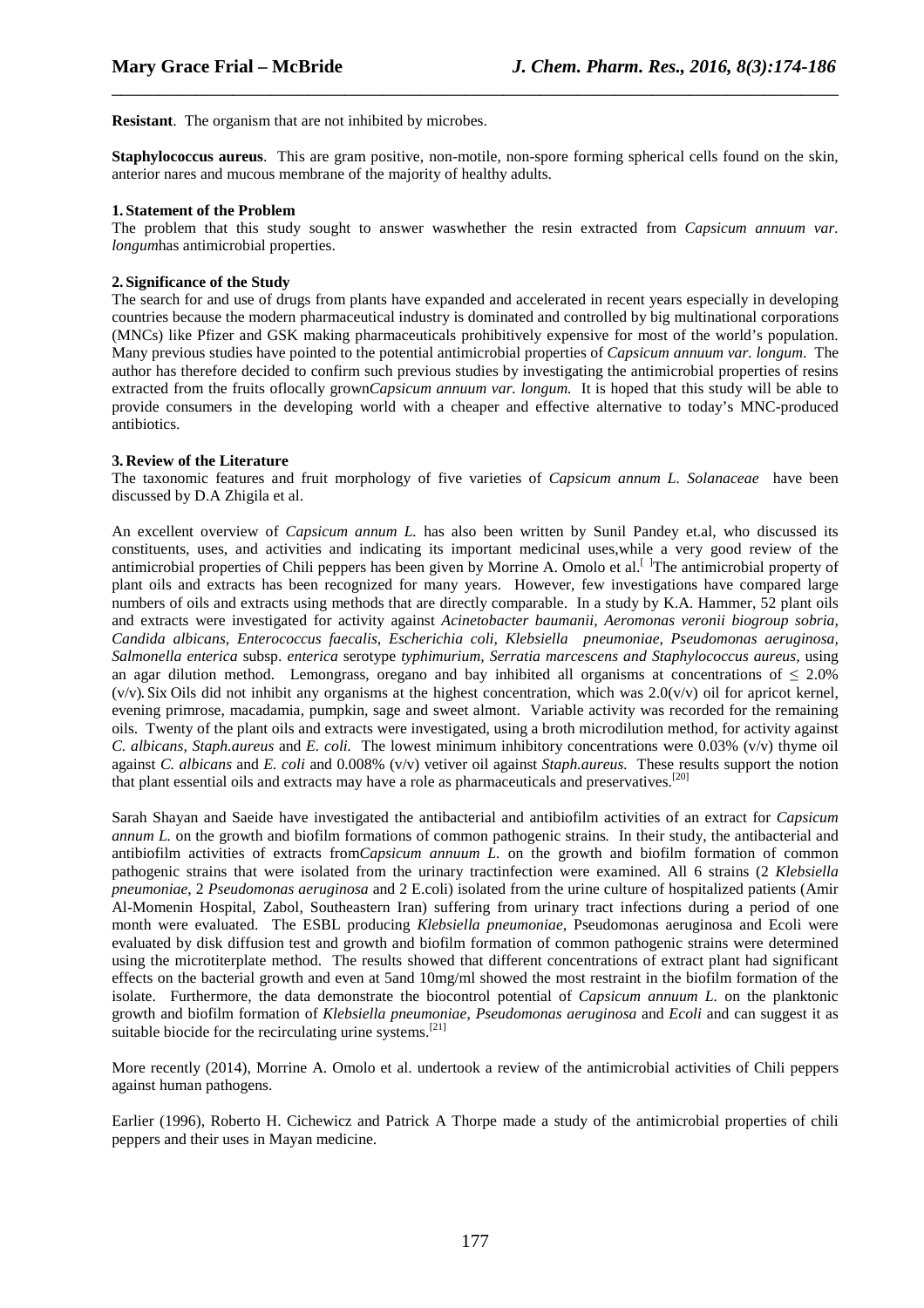Likewise, S. Soetarno (1997) et al. investigated the Antimicrobial Activity of the Ethanol Extracts of *Capsicum annuum* fruits with different levels of pregnancy in Indonesia.

\_\_\_\_\_\_\_\_\_\_\_\_\_\_\_\_\_\_\_\_\_\_\_\_\_\_\_\_\_\_\_\_\_\_\_\_\_\_\_\_\_\_\_\_\_\_\_\_\_\_\_\_\_\_\_\_\_\_\_\_\_\_\_\_\_\_\_\_\_\_\_\_\_\_\_\_\_\_

Furthermore, according to Liljana et al. (2013), several types of *capsaicinoids* can be present in the oleoresin extracted from hot peppers *Capsicum annuum L. (Solanaceae)* a major component of which is capsaicin (69%). The extraction of the oleoresin from the fruit of hot pepper can be made in many ways. The most appropriate, in their experiments was extraction by Soxlet, and this procedure was compared to extractions by means ofvacuum filtration. They found that ethanol was appropriate for extraction and quantification of *capsaicin* for food and pharmaceutical grade. The content of *capsaicin* in the three different varieties of hot peppers with Macedonian origin was measured spectrometrically and the results were compared with the sweet pepper variety as a control. Results of quantification measurements made for Soxlet oleoresins were different in a really special way from the results for vacuum filtration oleoresins, and it was due to conditions used for the procedure of extraction. These results showed that for extraction of *capsaicin* for different purpose, conditions should be always adjusted.<sup>[22]</sup>

Moreover, M.A Calvo et al. have described the techniques that allow evaluating the antimicrobial activity of plants extracts and their essential oils against bacteria and fungi. The different methodologies were differentiated in terms of techniques on broth culture media, techniques on solid culture media, microwell techniques, aromatogram technique and bioauthographies. These techniques also allowed establishing the Minimum Inhibitory Concentration (MIC) of the assayed products.<sup>[23]</sup>

#### **MATERIALS AND METHODS**

This section discusses the methods and procedures utilized to undertake the biological testing of the resin extract from the fruits of *Capsicuum annuum var. longum*.

#### **5.1 Collection and Preparation of the Resin Extract**

The resin extract from the fruits of *Capsicuum annuum var. longum* was obtained and purified using the procedure and methods shown in Fig. 2 and described fully in an earlier study.<sup>[]</sup>



**Figure 2: Flow Chart of the Resin Extraction Procedure**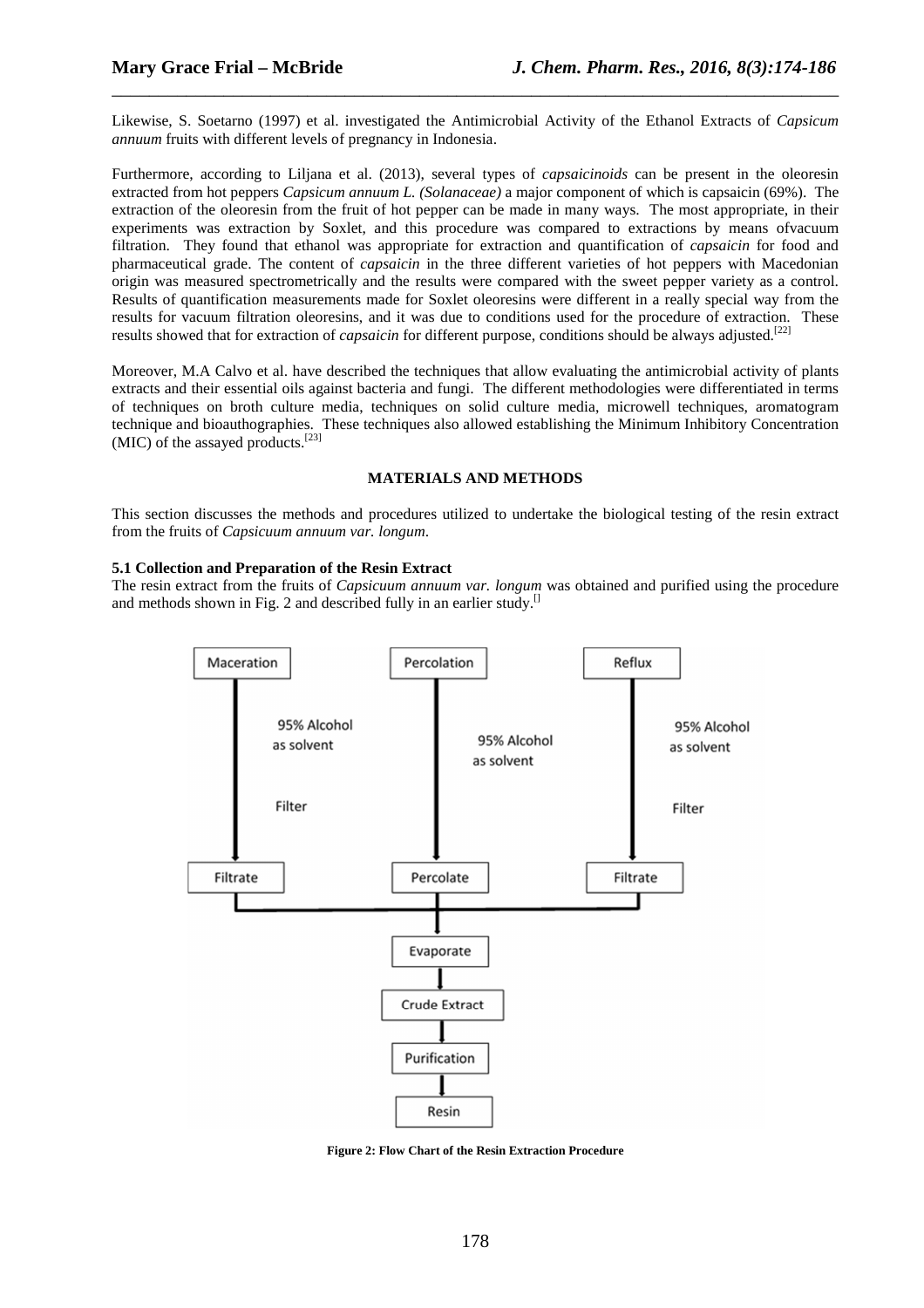### **5.2Preparation of the Materials for the Microbial Testing of the Risen Extract**

#### **5.2.1 Preparation of the Resin Extract with Different Concentrations**

Each of the following one hundred, two hundred, and three hundred milligrams of resin extractive was weighed in an evaporated dish separately. Each of them was diluted with one milliliter of ninety-five percent alcohol.

\_\_\_\_\_\_\_\_\_\_\_\_\_\_\_\_\_\_\_\_\_\_\_\_\_\_\_\_\_\_\_\_\_\_\_\_\_\_\_\_\_\_\_\_\_\_\_\_\_\_\_\_\_\_\_\_\_\_\_\_\_\_\_\_\_\_\_\_\_\_\_\_\_\_\_\_\_\_

#### **5.2.2 Preparation of the Reagent**

**Hydrochloric acid** (1%) – This was prepared by mixing 23.6 milligrams of HCL with water to make one (1) liter.

**Phloroglucinol Test Solution** – about 0.5 grams of phloroglucinol was dissolved in water to make one (1) liter.

**Resorcinal Test Solution** – About one (1) gram of resorcinol was dissolved with hydrocholoric acid in sufficient water to make 100 milliliters.

#### **5.2.3 Preparation of the Inoculum**

The recently grown stock culture of the organism contained in surfaces of the agar slants in three test tubes were inoculated. With the aid of platinum loop, the suspension was spread evenly on the surface of the agar and incubated at specified temperature. A stock solution was prepared by collecting the surface growth in about ten milliliters of the sterile saline solution. (See **Appendix A**).

#### **5.2.4 Preparation of the Culture Media**

Two media were used – Mueller Hinton Agar and Sabourauds's Dextrose Agar. Mueller Hinton Agar was prepared by sterilizing and autoclaving at 15 lbs. Pressure (121°C) for 15 minutes. After sterilizing, thirty-eight grams of the agar was suspended to one liter of distilled water. It was then boiled to completely dissolve the medium. For Sabouraud's Dextrose Agar, it was prepared by sterilizing first at 121 - 124°C for 15 minutes. Sixty five grams of the agar was then suspended in one liter of distilled water. It was next boiled for a complete dissolution of the agar as detailed in **Appendix B**.

#### **5.2.5 Microbial Test of the Extract**

The determination of the anti-microbial activity of the crude extract was performed using the following procedure shown in *Fig: 3*



**Figure 3: Design Showing the Microbial Assay Performed** 

1.The assigned culture was aseptically swabbed on the appropriate plate. It was swabbed on the appropriate plate. It was swabbed into three directions to ensure complete plate coverage/

2. Plant extractive with different concentration was placed into the agar well using a dropper.

3.The plates were incubated at 35° C for 48 hours for bacteria and one week for fungi.

Disc diffusion is a qualitative method. The recommended medium for this method is Mueller-Hinton agar. This medium demonstrates good batch-to-batch reproducibility, and supports the growth of most non-fastidious bacterial pathogens (Jorgensen and Turnrnidge, 2003). However, the researcher used the Well-variant of the diffusion method, which were considered as more sensitive and best conditions for the determination of the zone of inhibition. (Valgas *et al*., 2007).

The agar well diffusion method, using Mueller-Hinton agar plates, was employed to screen for antimicrobial activities. The *Staphylococcus aureus* which are the gram-positive *cocci; Escherichia coli* represents the gram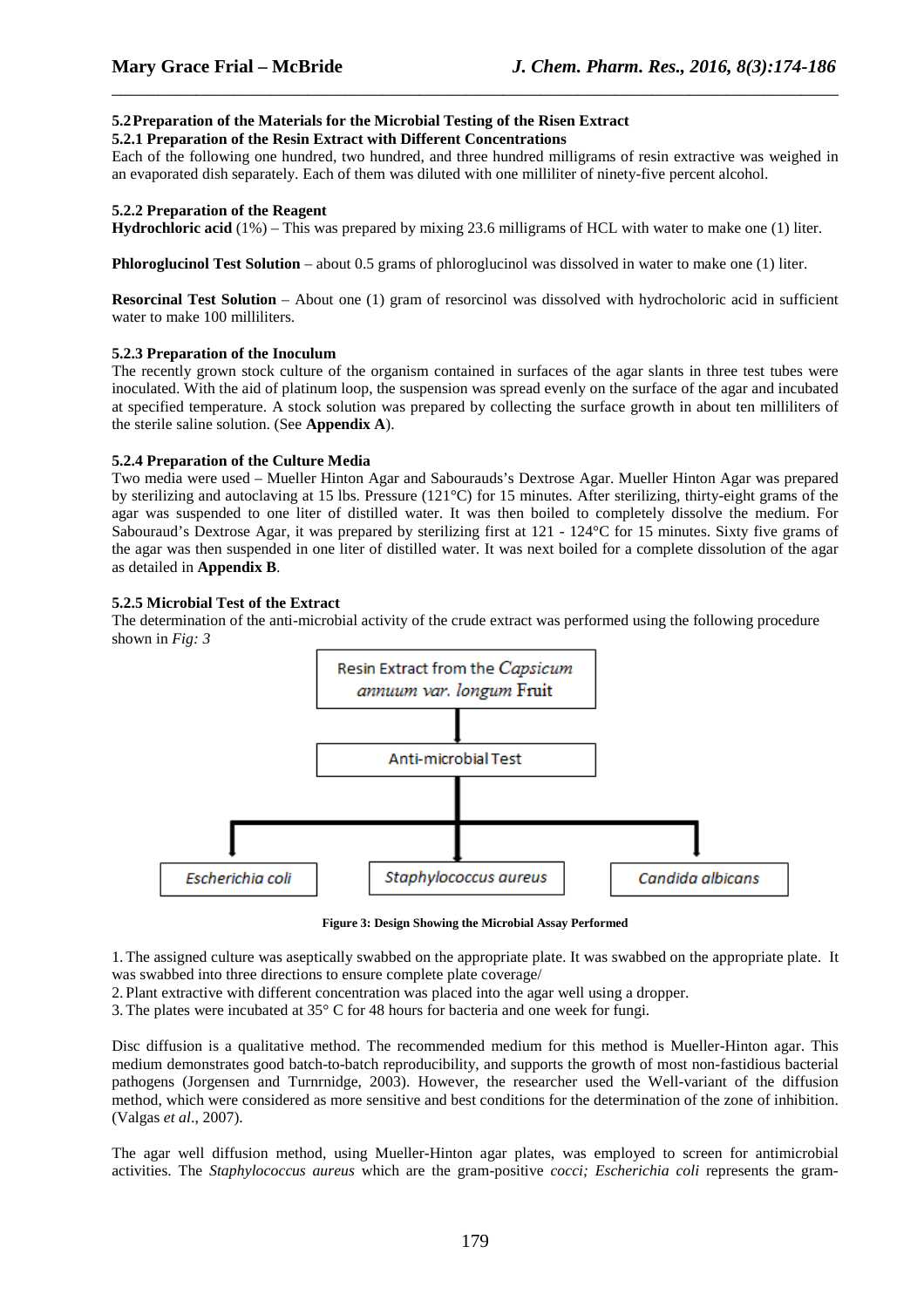negative bacilli; and the *Candida albicans* as a dimorphic fungus. From positive control, Streptomycin was used for *Staphylococcus aureus* and *Escherichia coli;* and Nystatin for *Candida albicans.* Ninety five percent (95%) alcohol was used as a negative control for test organisms. Subsequently, the inhibition zones formed around the agar well were measured in millimeter.

\_\_\_\_\_\_\_\_\_\_\_\_\_\_\_\_\_\_\_\_\_\_\_\_\_\_\_\_\_\_\_\_\_\_\_\_\_\_\_\_\_\_\_\_\_\_\_\_\_\_\_\_\_\_\_\_\_\_\_\_\_\_\_\_\_\_\_\_\_\_\_\_\_\_\_\_\_\_

For accurate results, trial 1 and trial 2 was done for the extracted resins from the fruits of *Capsicum annuum var. longum*. The results for anti-microbial test were shown in **Tables 1, 2, and 3**. And **Plates 1, 2, and 3)** 

#### **5.2.6 Measurement of Zone of Diameter**

The zone of inhibition was measured in millimeters with the use of a ruler under the plate after the incubation period. Results were interpreted based on the values given as susceptible, intermediate, or resistant as shown in **Appendix C** and **Fig. 4**.

#### **5.2.7 Drug for Routine Susceptibility and Zone Diameter**

Different antimicrobial agents have different effects on different organisms. Some organisms may be completely resistant to a specific antimicrobial while others are highly susceptible. The Kirby-Bauer or disk diffusion test is used to determine if an organism is susceptible or resistant to a selection of antimicrobial agents. When the test is run in a very specific manner, it can even be used to determine how susceptible an organism is to a specific antimicrobial agents. This is a very useful procedure when trying to determine a therapeutic course against a particular infection. It can also be used the test the efficacy of a new antimicrobial agents. The interpretation of the drug susceptibility and zone diameter is shown in **Appendix D.**

#### **5.2.8 Computation for Percentage Yield**

The percentage yield of the extracted resin resulting from maceration, percolation and reflux method was computed based on the actual yield of the resin extracted over the weight of sample multiplied by 100. Computation for all methods were shown on **Appendix E.**

#### **5.2.9 Computation of Average Zone of Inhibition**

To measure the effectiveness of the resin extractive as an antimicrobial agents, the average zone of inhibition were computed based on the two trials done for each bacterial culture plates on different concentrations. The computation of average Zone of Inhibition were shown in **Appendix F.**

### **RESULTS AND DISCUSSION**

The results for the anti-microbial test show that the resin extract possesses antimicrobial activity, as summarized in **Tables 1, 2, and 3** and depicted in **Plates 1, 2, and 3**.

The highest significant antimicrobial activity was observed with *Candida albicans* with a zone of inhibition of 28mm on both trials at 300 mg/ml concentration against the standard which does not show inhibitory effect on higher concentration. For gram positive and gram negative bacteria, the standard larger zone of inhibition compared to the resin extract of different concentration. The extracted resin from the fruit of *Capsicum anuum var. longum*  was found to be resistant to *E.coli* and *S. aureus as shown in* **Tables 1 and 2**) but found to be susceptible to *C.albicans as shown in* **Table 3.**

| Concentration (mg/mL) | Zone of Inhibition (mm) |     |                  |  |
|-----------------------|-------------------------|-----|------------------|--|
|                       | T1                      | T   | $+$              |  |
| $100 \text{ mg/mL}$   |                         |     | 26mm             |  |
| $200 \text{ mg/mL}$   |                         |     | $27$ mm          |  |
| $300 \text{ mg/mL}$   | 7mm                     | 5mm | 25 <sub>mm</sub> |  |

#### **Table 1: Results obtained from Anti-microbial Test using** *Escherichia coli*

#### **Table 2: Results obtained from Anti-microbial Test using** *Staphylococcus aureus*

| Concentration (mg/mL) | Zone of Inhibition (mm) |                  |                  |        |
|-----------------------|-------------------------|------------------|------------------|--------|
|                       | T1                      | T2               | $^{(+)}$         | $(-)$  |
| $100 \text{ mg/mL}$   | 9 <sub>mm</sub>         | 10 <sub>mm</sub> | 20 <sub>mm</sub> |        |
| $200 \text{ mg/mL}$   | 11mm                    | 14 <sub>mm</sub> | $24$ mm          | $_{0}$ |
| $300 \text{ mg/mL}$   | 9mm                     | 15mm             | 24 <sub>mm</sub> |        |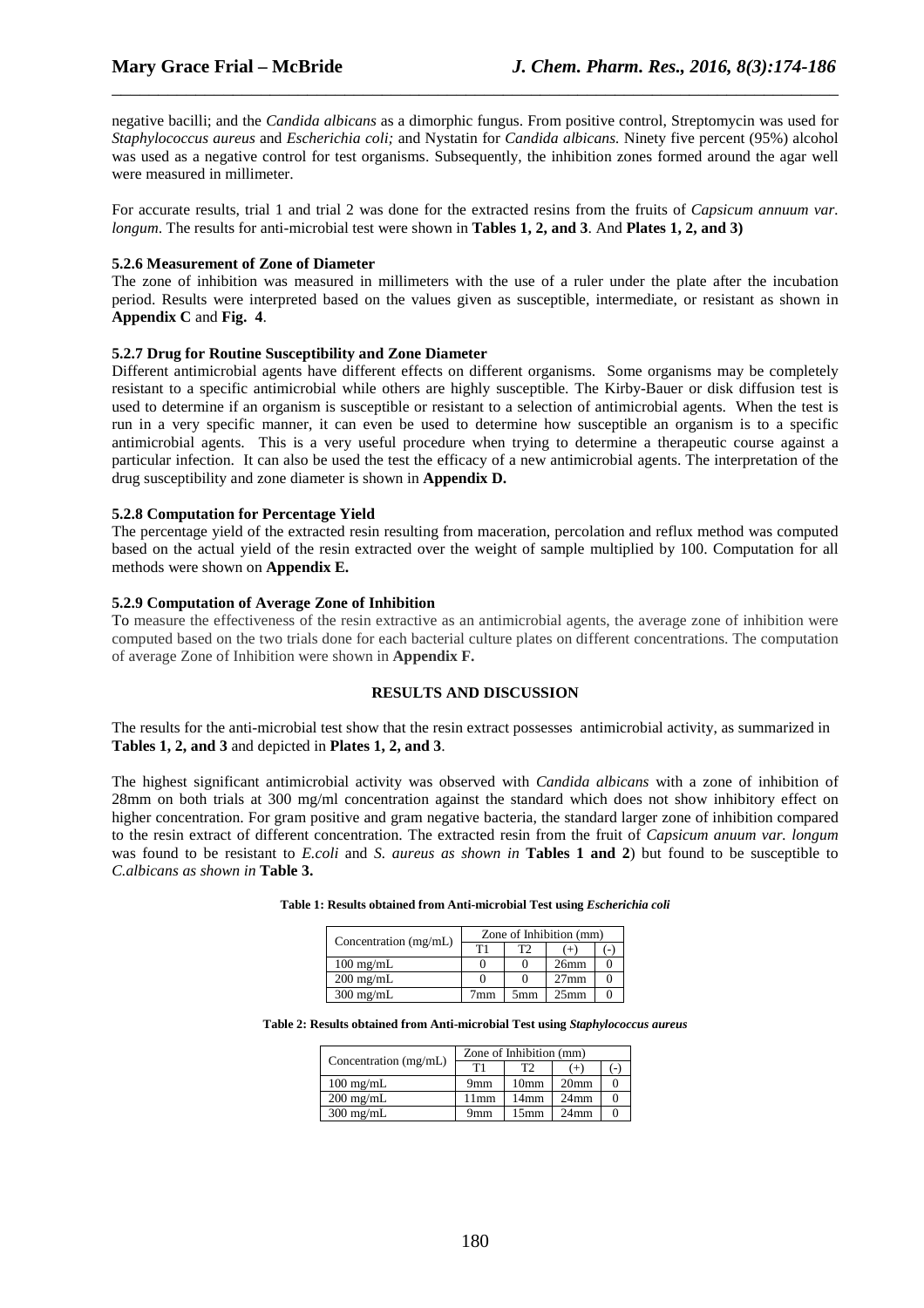| Concentration (mg/mL) | Zone of Inhibition (mm) |                  |                  |  |
|-----------------------|-------------------------|------------------|------------------|--|
|                       | T1                      |                  |                  |  |
| $100 \text{ mg/mL}$   | 15 <sub>mm</sub>        | 20 <sub>mm</sub> | 10 <sub>mm</sub> |  |
| $200 \text{ mg/mL}$   | $21$ mm                 | 20 <sub>mm</sub> | 7mm              |  |
| $300 \text{ mg/mL}$   | 28 <sub>mm</sub>        | 28 <sub>mm</sub> |                  |  |

**Table 3: Results obtained from Anti-Microbial test using Candida albicans.** 

\_\_\_\_\_\_\_\_\_\_\_\_\_\_\_\_\_\_\_\_\_\_\_\_\_\_\_\_\_\_\_\_\_\_\_\_\_\_\_\_\_\_\_\_\_\_\_\_\_\_\_\_\_\_\_\_\_\_\_\_\_\_\_\_\_\_\_\_\_\_\_\_\_\_\_\_\_\_



**Plate 1:***Escherichia coli* **plates showing the zone of inhibition with different concentrations** 



**Plate 2:***Staphylococcus aureus* **plates showing the zone of inhibition with different concentrations** 



**Plate 3:** *Candida albicans* **plates showing the zone of inhibition with different concentrations** 

#### **CONCLUSION**

Based on these aforementioned results, the researcher concluded that the extracted resin from the fruits of *Capsicum anuum var.longum* can destroy and kill fungi and, therefore, possesses antimicrobial property particularly as an antifungal. The current work can provide new reference data for the development of new drugs from natural plants that possesses the ability to inhibit fungi. Further studies, however, need to be done, using higher resin extract and other microorganisms, to determine the extent of the antimicrobial property of the resin extracts from the fruits of this plant.

#### **8. Recommendations**

Based on the results of this study, the researcher recommends the following:

1.It is recommended that the resin extract from the fruits of *Capsicum annuum var. longum be investigated further* to test its anti-microbial property.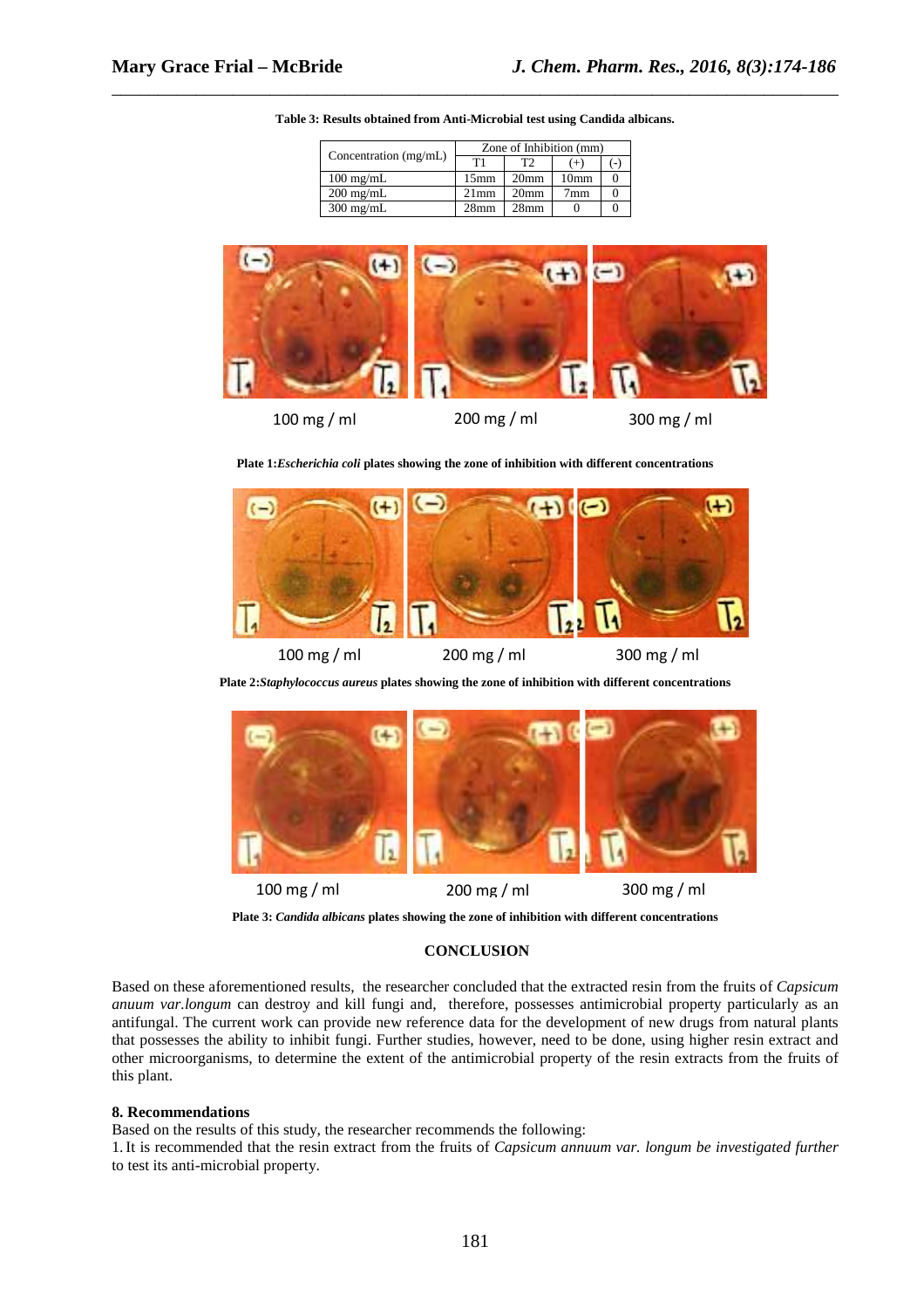2.The extraction and isolation of the resin constituents using different solvents and methods of extraction shouldalso be tried.

\_\_\_\_\_\_\_\_\_\_\_\_\_\_\_\_\_\_\_\_\_\_\_\_\_\_\_\_\_\_\_\_\_\_\_\_\_\_\_\_\_\_\_\_\_\_\_\_\_\_\_\_\_\_\_\_\_\_\_\_\_\_\_\_\_\_\_\_\_\_\_\_\_\_\_\_\_\_

3.The cultivation and propagation of the *Capsicum annuum var. longum* fruit should be increased to make the fruits more accessible and available for experimental use.

4. Dosage formulation of *Capsicum annuum var. longum* fruit should be established.

5. A more sophisticated method of analysis should be tried such as the use of instruments like an infrared

spectroscopy, to determine the functional group present in the fruit sample.

6. Higher concentrations of the resin extract should be used in the antimicrobial test.

*7.* Other microorganisms should be used to determine the antimicrobial property of resins from *Capsicum annuum var. longum.* 

#### **Acknowledgement**

The author wishes to thank the U.P. Diliman Institute of Chemistry for the use of their laboratory in the chemical analysis of the resin extract from *capsicum annuum var. Longum*. The author also wishes to acknowledge the inputs, critical comments, and editorial assistance provided by Dr. Roger D. Posadas and his staff at the Research and Innovation Center of , LPU-Cavite.

#### **REFERENCES**

[1] Ansel, H.C. et al., Pharmaceutical Dosage Form and Drug Delivery System, 9<sup>th</sup> edition USA Lippincott Williams and Wilkins, **2011**

[2] Benton, W, Compion's Pictures Encyclopedia, Vol. 2. F.E. Compton Co.

[3] Committee on Revision, Remington's Pharmaceutical Sciences,  $17<sup>th</sup>$  ed. Easton, Pennsylvania: Mack Publishing Co., **1995**

[4] Committee on Revision, Webster 3rd New International Dictionary USA; Merriam Webster, Inc., **1993**

[5] Committee on Revision, The United States of Pharmacopeia 22<sup>nd</sup> ed. Rockville, MD United States Pharmacopeia convention, Inc., **1990**

[6] Erlich, Eugene, et. al., Oxford American Dictionary USA: Oxford University Press, **1980**

[7] Igoe, Judith, Blackiston's Medical Dictionary Mc Graw Hill Inc., **1984**

[8] Limuaco, Olivia M., Laboratory Guide in Plant Chemistry Manila: CEU Press, **1982**

[9] Mish, Frederick, Merriam and Webster Dictionary Merriam Webster, Inc. **1989**

[10] Newman, James R., Harper Encyclopedia Sciences 17th ed. Easton, Pennsylvania: Mach Publishing Co. **1985**

[11] Osol, Arthur, Remington's Pharmaceutical Sciences,  $16<sup>th</sup>$  ed. Easton, Pennsylvania: 18042: Mack Publishing Co., **1980**

[12] Osol, Arthur, United States Pharmacopeia,  $18<sup>th</sup>$  ed. Mack Publshing Co., Easton, PA

[13] Perez, Theresaf R. et. al., Laboratory Manual in Microbiology with Parasitology, Manila: CEU Press, **1996**

[14] Quisumbing, Eduardo, Medicinal Plants of the Philippines, Quezon City: Katha Publishing Co., Inc., **1978**

[15] Russel, Dr. Alice B., Poisonous Plants of North Carolina, North Carolina State University, **1997** Internet

[16] Toledo, Imelda C., An expectorant Syrup from the Alkaloid of *Capsicum anuum var. longum,* CEU, Mendiola, Manila, **1987**

[17] Tortora, Gerard, et.al., Microbiology An Introduction, The Benjamin Cummings Publishing Co., Inc.

[18] Tyler, Varro E. et. al., Pharmacognosy 600 Washington Square Philadelphia, PA USA: Lea and Febiger, **1988** [19] Volk, Wesley A., et.al., Basic Microbiology New York: Harper and Row Inc., **1984**

[20] Dr. K. A. Hammer, Department of Microbiology, The University of Western Australia, Qeen Elizabeth II Medical Centre, Nedlands, Western Australia 6009. "Antimicrobial activity of essential oils and other plant extracts" [21] Sarah Shayan, Saeide Saeidi, "Antibacterial and antibiofilm activities of extract Capsicum annuum L. on the growth and biofilm formation of common pathogenic strains"

[22] Koleva G. Liljana, maksimova Viktorija, Serafimovska D. Marija, Gulabovski Rubin, Ivanovska J. Emilija "The Effect of Different Methods of Extractions of Capsaicin on its content in the Capsicum Oleoresins"

[23] M.A. Calvo, E.L Arosomena, C. Shiva and C. Adelantado "Antimicrobial activity of plant natural extracts and essential oils"

[24] Omolo M.A. et al. *Journal of Infectious Diseases and Therapy* 2:4 **2014**. Earlier, Cichewicz, Robert H. and Thorpe Patrick A. studied the antimicrobial properties of chile peppers (*Capsicum* species) and their uses in Mayan medicine

[25 ] Cichewics, R. H. and Thorpe P.A., *Journal of Thnopharmacology* 52 (**1996**) 61-70

[26 ]Greenleaf, W.H., "Pepper breeding", in Basset, Jm.J. (ed) Breeding Vegetable Crops, pp. 67-134, The AVI Publishing Company, Westpart Cann. USA, **1986**.

[ 27 ]Zhigila, D.A, et al., *Journal of Botany* Va. **2014**, Article ID 540868

[28]Sim HK, and Sil Yil, *International Journal of Food Science and Technology* 43, pp. 1813-1823 (**2008**)

[29]Ribeiro SF, et al., *Toxicology* 50(50, 600-11 (**2007**)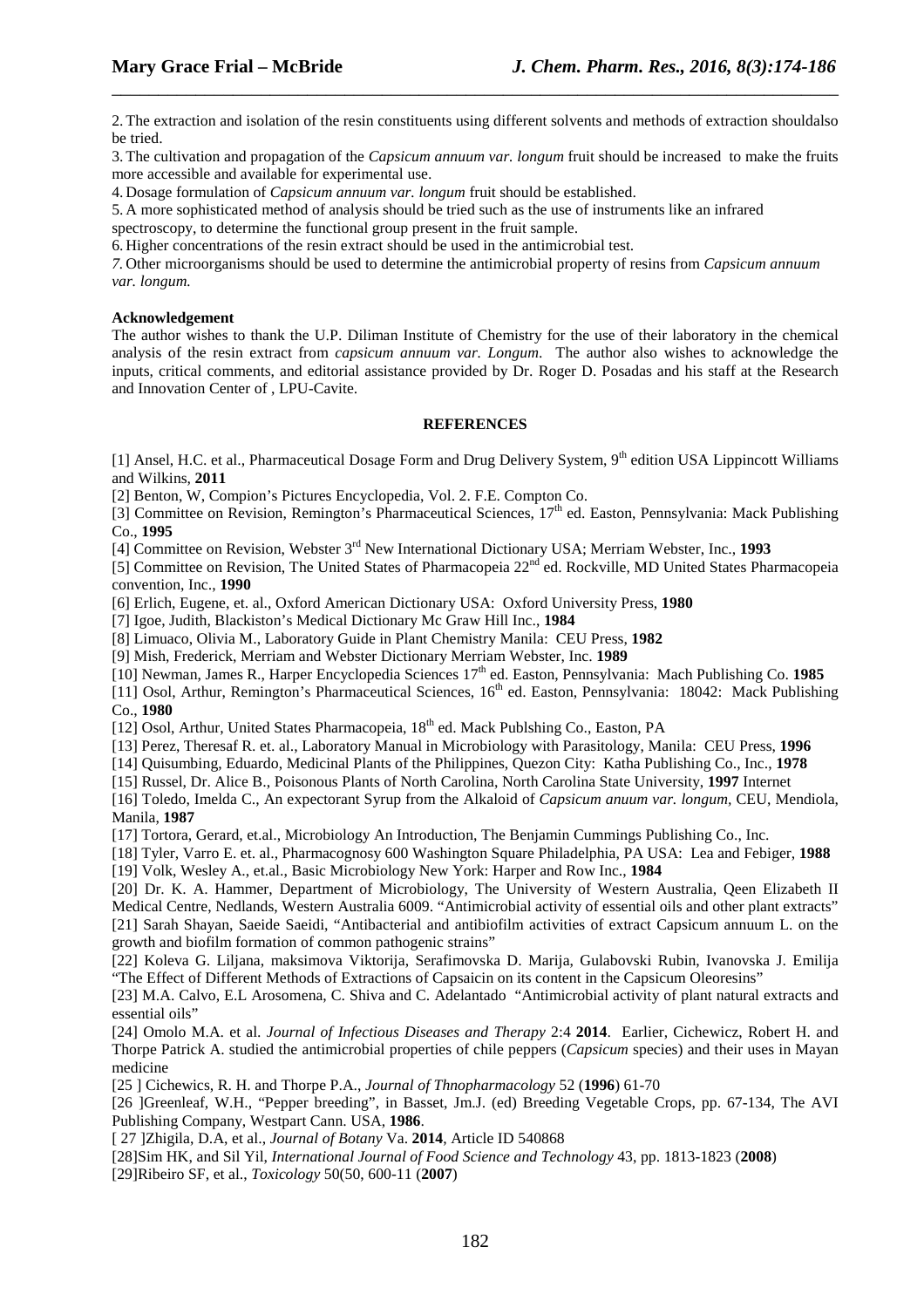#### [30]Frial McBride

[31]Zhigila Daniel Andrawus et al., "*Journal of Botany* Vol. **2014**. Article ID 540868 [32]Pandey, S. K. et al., *Journal of Pharmaceutical Science and Technology* Vol. 4 (2) **2012**, 821-828

#### **APPENDICES**

\_\_\_\_\_\_\_\_\_\_\_\_\_\_\_\_\_\_\_\_\_\_\_\_\_\_\_\_\_\_\_\_\_\_\_\_\_\_\_\_\_\_\_\_\_\_\_\_\_\_\_\_\_\_\_\_\_\_\_\_\_\_\_\_\_\_\_\_\_\_\_\_\_\_\_\_\_\_

#### **APPENDIX A**

#### **Preparation of Reagent used in the Study**

**Hydrochloric acid (1%).** This was prepared by mixing twenty-three point six milligrams of HCL with water to make one liter.

**Phloroglucinol Test Solution**. About point five grams of phloroglacinol was dissolved in water to make one liter. **Resorcinol Solution**. About one gram of resorcinol was dissolved with hydrochloric acid in sufficient water to make one hundred milliliters.

#### **APPENDIX B**

| <b>Preparation of Agar Used in Biological Test</b> |         |
|----------------------------------------------------|---------|
| <b>Preparation of Media</b>                        |         |
| 1. Mueller Hinton Agar                             |         |
| Formula:                                           | g/liter |
| Ingredients                                        | 300     |
| Beef infusions                                     | 17      |
| Case in Acid Hydrolyze                             | 1.5     |
| Starch                                             |         |

Final pH (at 35 degree Celsius) 7.4 0.2

#### Directions:

Suspend 38g in 1000ml distilled water. Boil to dissolved the medium completely. Sterilized by autoclaving at 15 lbs., pressure (121 degree Celsius) for 15 minutes. Mix well before pouring.

| 1. Sabourauds Dextrose Agar: |         |
|------------------------------|---------|
| Formula:                     |         |
| Ingredients                  | g/liter |
| Dextrose (glucose)           | 40      |
| Peptone                      | 10      |
| Agar                         | 15      |

Final pH 5.6 0.2 at 25 degree Celsius

#### Directions:

Suspend 65g in 1000 ml or deionized water and boil to dissolved completely. Sterilized at 121 – 124 degrees for 15 minutes.

Preparation of inoculum

#### **Incubation condition**

|                       | Temp C   | Time           | Amount per ml |
|-----------------------|----------|----------------|---------------|
| Escherichia coli      | 33 to 35 | $24$ hrs       |               |
| Staphylococcus aureus | 32 to 35 | $24$ hrs       | 0.05          |
| Candida albicans      | 25 to 37 | $46 - 168$ hrs |               |

Procedure:

Inoculate from a recently grow stock culture of the organisms contained in surfaces of agar slant in 3 test tube. Spread the suspension evenly over the surface of the agar of sterile glass beads or by streaking platinum loop and inoculate at the specific temperature.

At the end of this period, prepare the stock solution by collecting the surface growth in about 10 ml of sterile saline T.S.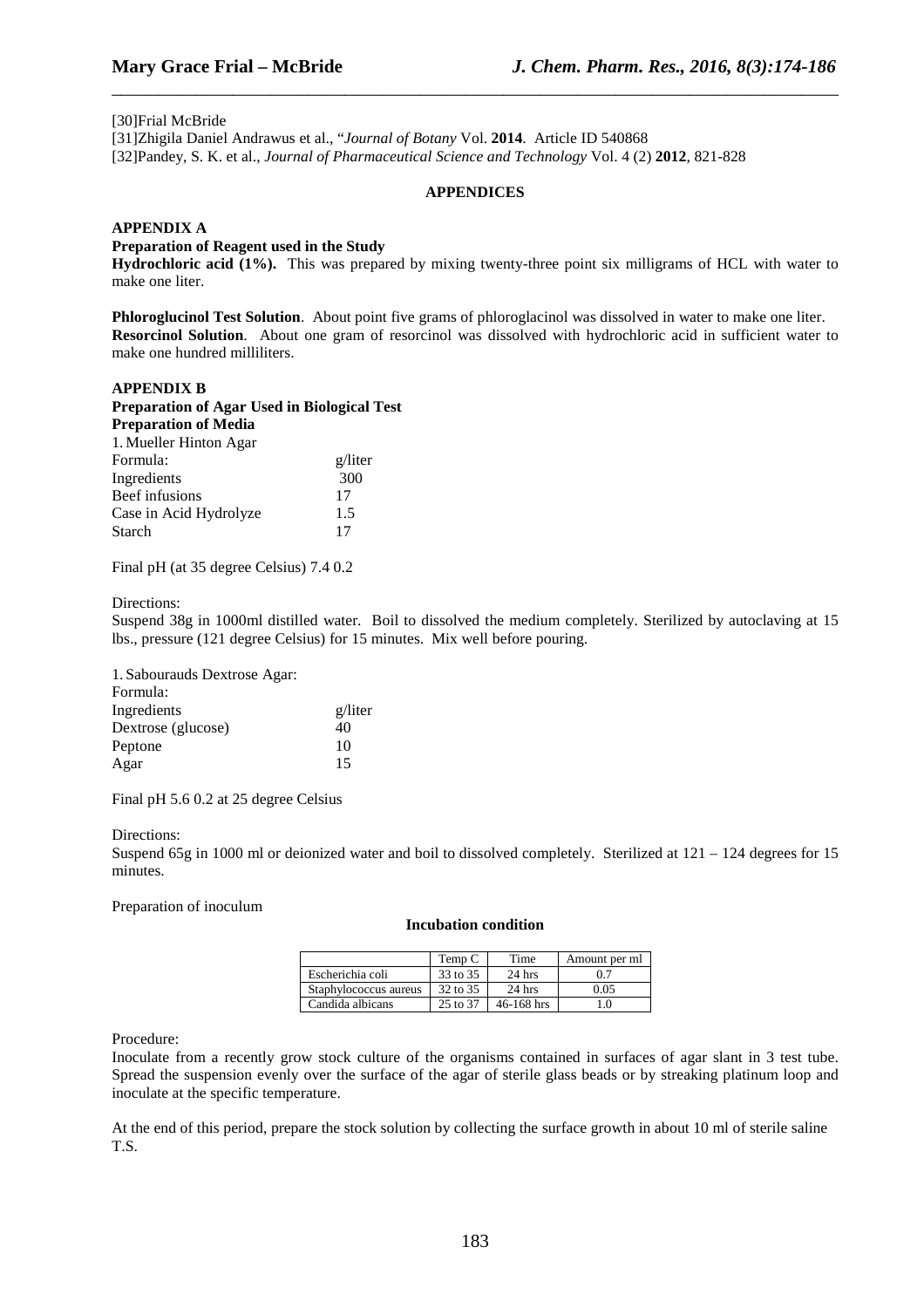#### **APPENDIX C**

#### **Measurement of Zone Diameter**

Although zone of inhibition may be set as early as 16 to 18 hours after inoculation, the zone diameter are measured 24 to 36 hours to obtain complete growth of inhibition. Using a ruler, the zone of complete growth of inhibition around each other disks are measured to within the nearest millimeter of the disk in included in this measurement.

\_\_\_\_\_\_\_\_\_\_\_\_\_\_\_\_\_\_\_\_\_\_\_\_\_\_\_\_\_\_\_\_\_\_\_\_\_\_\_\_\_\_\_\_\_\_\_\_\_\_\_\_\_\_\_\_\_\_\_\_\_\_\_\_\_\_\_\_\_\_\_\_\_\_\_\_\_\_

An interpretative correlate (susceptible, intermediate, or resistant) is provided by reference to publish guidelines (see below) Zones which fall into the intermediate range should be considered equivocal.

#### **Zone Diameter Interpretative Standards**

| Resistant    | Zone diameter (mm)       |
|--------------|--------------------------|
|              | Less than equal to 14    |
| Intermediate | Between 15 and 18        |
| Susceptible  | Greater than equal to 19 |

## **APPENDIX D**

#### **Drug for Routine Susceptibility and Zone Diameter**

| Disk Symbol | Chemotherapeutic Agent | Disk Content | Resistant  | Intermediate | Susceptible |
|-------------|------------------------|--------------|------------|--------------|-------------|
|             | Penicilin              | 10           | 11 or less | $12 - 21$    | 22 or more  |
| <b>PB</b>   | Polymyxin G            | 300          | 8 or less  | $9 - 11$     | 12 or more  |
|             | Streptomycin           | 10           | 11 or less | $12 - 14$    | 15 or more  |
| G           | Sulfathiozole          | 250          | 12 or less | $13-16$      | 17 or more  |
|             | Sulfamethoxazole       | 250          | 10 or less | $11 - 15$    | 16 or more  |
|             | Tetracycline           | 30           | 14 or less | $15-18$      | 19 or more  |
| VA          | Vancomvcin             | 30           | 9 or less  | $10 - 11$    | 12 or more  |

Interpretation:

Resistant – is meant that organism is not inhibited.

Intermediated – is meant that special consideration need to be followed of the agent is to be need.

Susceptible – is meant that the organism is inhibited by the antimicrobial at chemically attainable concentration.

## **APPENDIX E**

### **Computation of Percentage Yield**

The percentage yield of the resin extractive by maceration was calculated:

| Data:                                 |     |          |
|---------------------------------------|-----|----------|
| Weight of sample                      | $=$ | 100g     |
| Weight of evaporated dish             | $=$ | 48.5718g |
| Weight of evaporated dish $+$ extract | $=$ | 53.1843g |
| Weight of resin extractive            | $=$ | 4.6125g  |

|                                 | $\ldots$ eight of resm entered $\ldots$ |  |
|---------------------------------|-----------------------------------------|--|
| % yield of resin extractive $=$ | ------------------ x 100                |  |
|                                 | Weight of sample                        |  |
| 4.6125g                         |                                         |  |
| $= - - - - - - -$ x 100         |                                         |  |
| 100g                            |                                         |  |
|                                 |                                         |  |

Weight of resin extractive

#### $= 4.6125%$

The percentage yield of the resin extractive by reflux method was calculated: Data:

| Weight of sample                      |                            | 100g    |
|---------------------------------------|----------------------------|---------|
| Weight of evaporated dish             |                            | 42.287g |
| Weight of evaporated dish $+$ extract |                            | 44.652g |
| Weight of resin extractive            |                            | 2.365g  |
|                                       | Weight of resin extractive |         |
| % yield of resin extractive $=$       | $---------x100$            |         |
|                                       | Weight of sample           |         |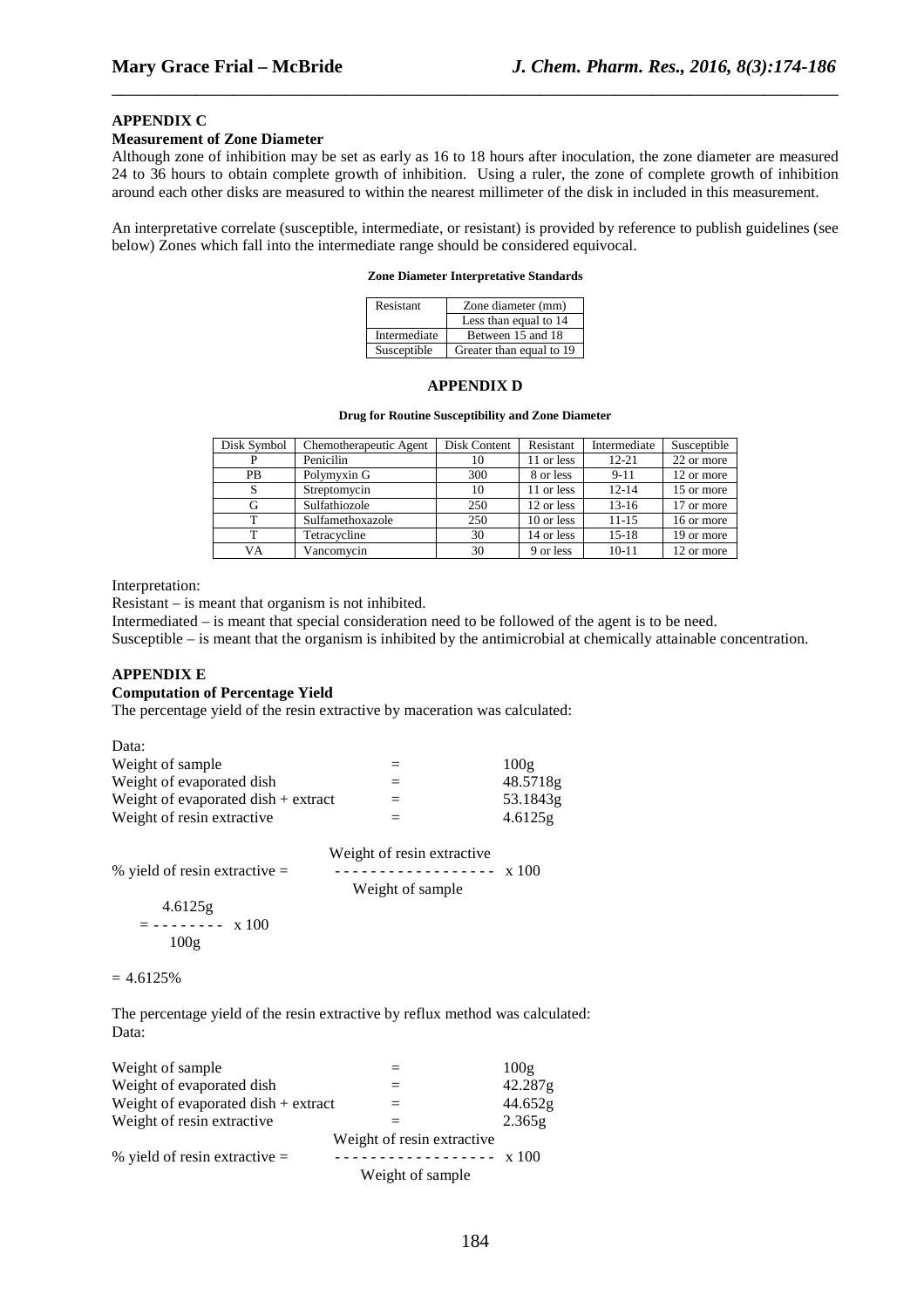2.365g  $=$  - - - - - - - x 100 100g

 $= 2.365\%$ 

The percentage yield of the resin extractive by reflux method was calculated: Data:

\_\_\_\_\_\_\_\_\_\_\_\_\_\_\_\_\_\_\_\_\_\_\_\_\_\_\_\_\_\_\_\_\_\_\_\_\_\_\_\_\_\_\_\_\_\_\_\_\_\_\_\_\_\_\_\_\_\_\_\_\_\_\_\_\_\_\_\_\_\_\_\_\_\_\_\_\_\_

| Weight of sample                      | $=$ | 100g     |
|---------------------------------------|-----|----------|
| Weight of evaporated dish             | $=$ | 48.5718g |
| Weight of evaporated dish $+$ extract | $=$ | 51.3541g |
| Weight of resin extractive.           | $=$ | 2.7823g  |

| % yield of resin extractive $=$ | Weight of resin extractive |  |
|---------------------------------|----------------------------|--|
|                                 | Weight of sample           |  |
| 2.7823g                         |                            |  |
|                                 |                            |  |
| 100g                            |                            |  |

 $= 2.7823%$ 

#### **APPENDIX F Computation of Average Zone of Inhibition**  *Escherichia coli*  300 mg/ml

Average zone of inhibition =  $Trial 1 + Trial 2$ 2

 $= 7$ mm + 5 mm 2  $= 6$  mm

## *Staphylococcus aureus*

100 mg/ml

Average zone of inhibition =  $\frac{\text{Trial } 1 + \text{Trial } 2}{2}$  2  $= 9$  mm + 10 mm 2  $=$  9.5 mm 200 mg/ml Average zone of inhibition =  $\frac{\text{Trial } 1 + \text{Trial } 2}{2}$ 2

$$
= \frac{11 \text{ mm} + 14 \text{ mm}}{2}
$$

$$
= 12.5 \text{ mm}
$$

300 mg/ml

Average zone of inhibition =  $Trial 1 + Trial 2$ 2

$$
= \frac{9 \text{ mm} + 15 \text{ mm}}{2}
$$

$$
= 12 \text{ mm}
$$